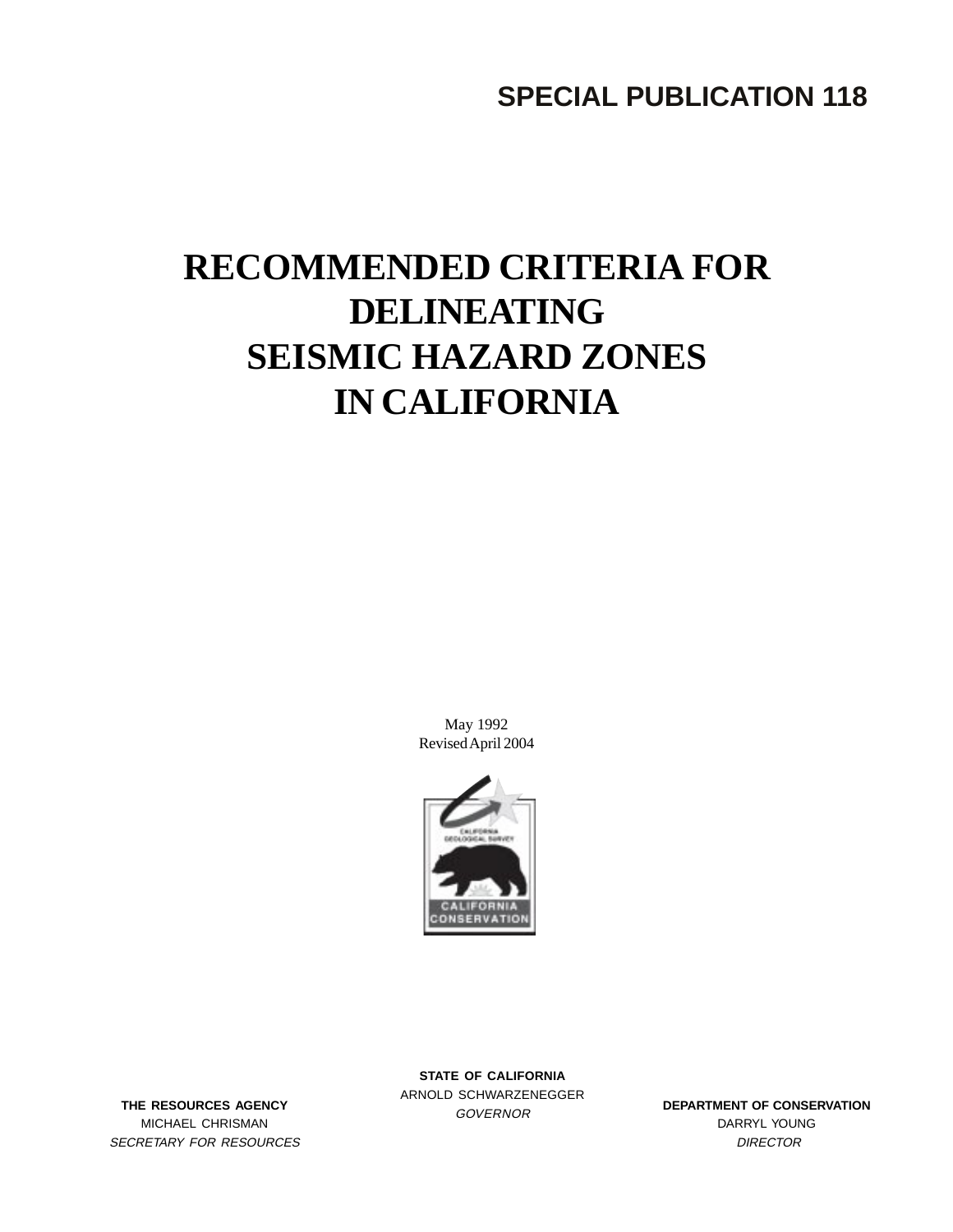

**CALIFORNIA GEOLOGICAL SURVEY** MICHAEL S. REICHLE ACTING STATE GEOLOGIST

Copyright ©2004 by the California Department of Conservation. All rights reserved. No part of this publication may be reproduced without written consent of the Department of Conservation.

The Department of Conservation makes no warranties as to the suitability of this product for any particular purpose.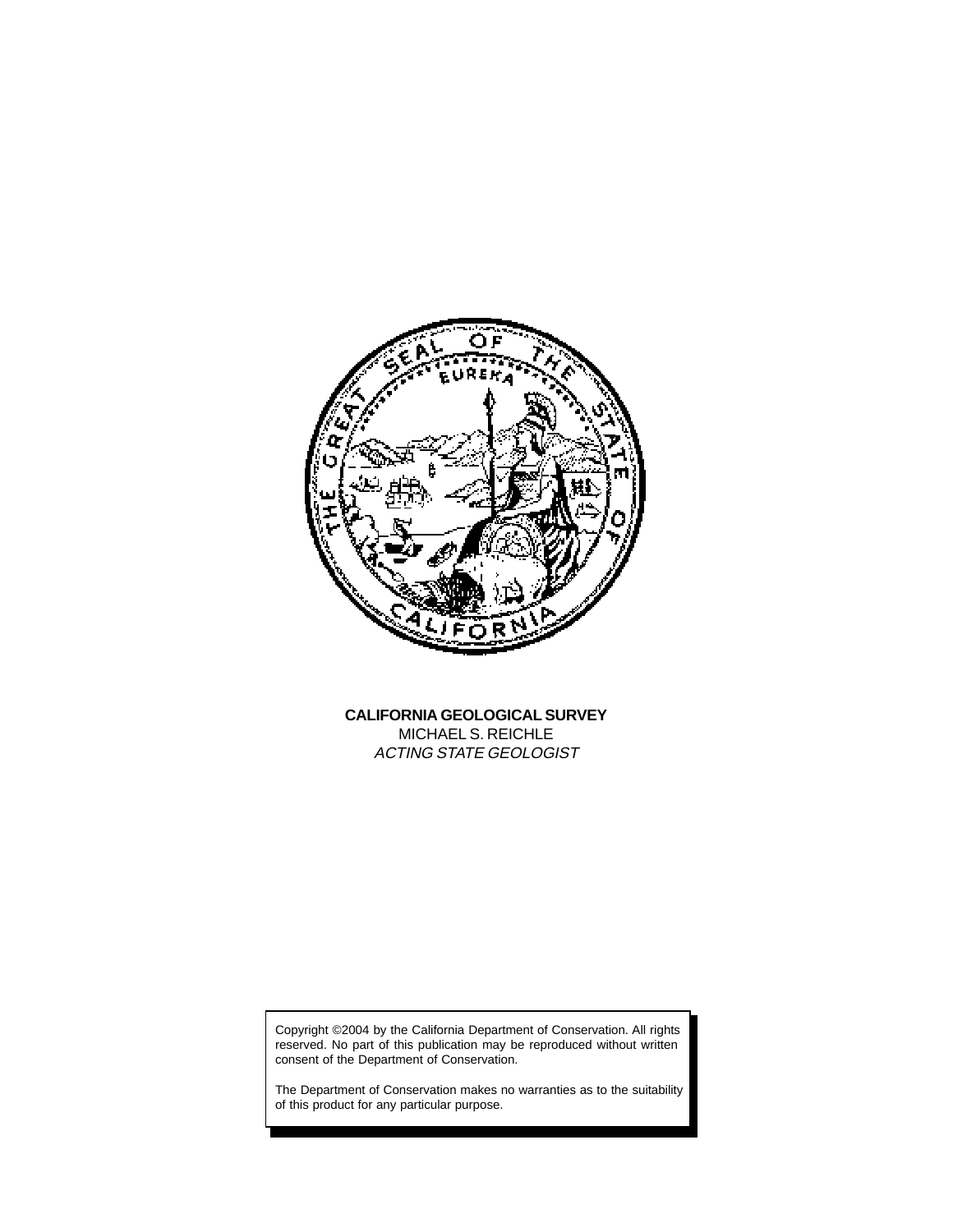# SPECIAL PUBLICATION 118

# **RECOMMENDED CRITERIA FOR DELINEATING SEISMIC HAZARD ZONES IN CALIFORNIA**

May 1992 Revised April 2004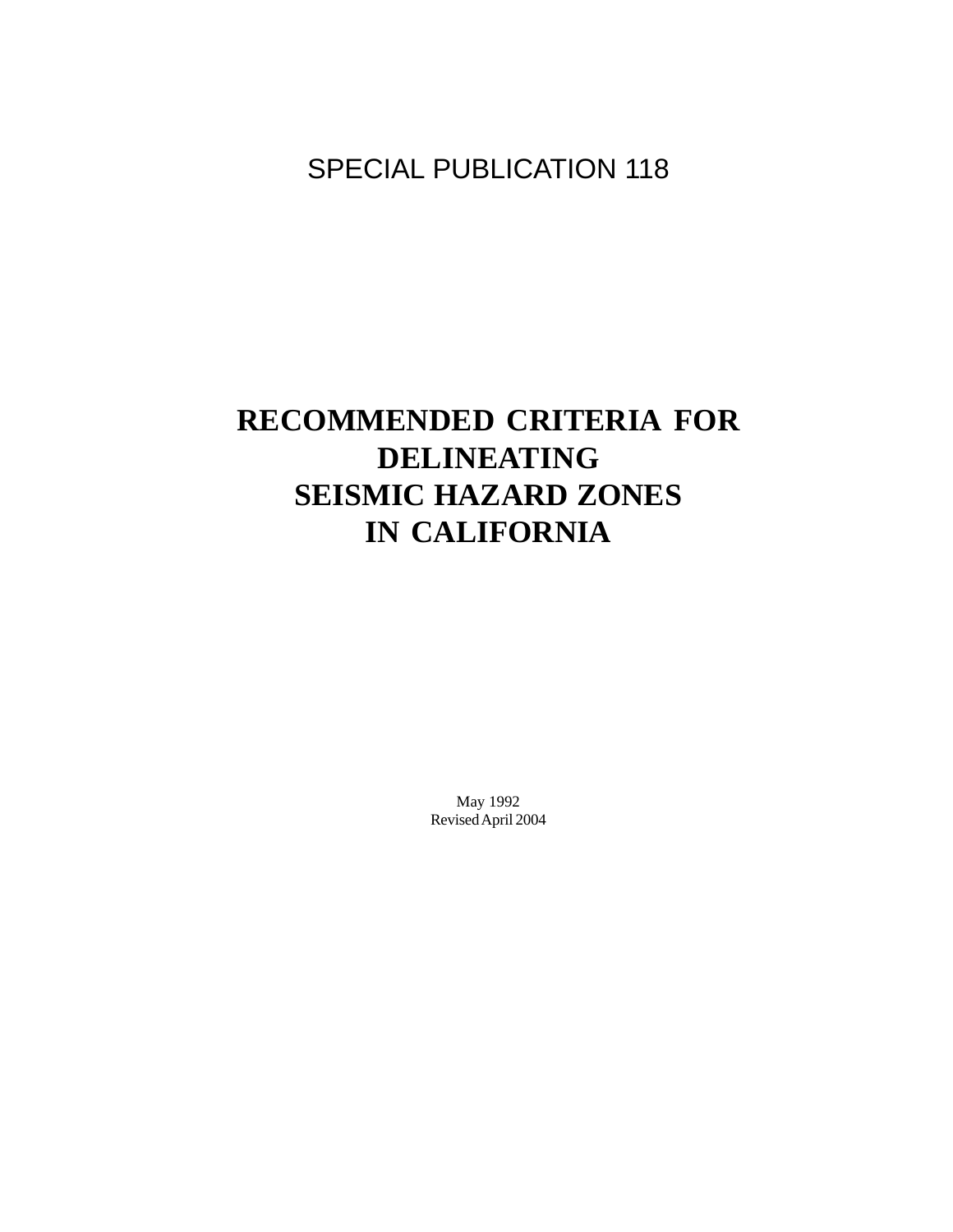Copies of these criteria, California's Seismic Hazard Mapping Act, and other related information are available on the World Wide Web at http://www.conservation.ca.gov/cgs/. Copies are also available for purchase from Publication Sales Offices of the California Geological Survey.

## CALIFORNIA GEOLOGICAL SURVEY'S PUBLICATION SALES OFFICES:

**Southern California Regional Office** 655 S. Hope Street, Suite 700 Los Angeles, CA 90071 (213) 239-0878

**Publications and Information Office**

801 K Street, 14th Floor, MS 1400 Sacramento, CA 95814-3532 (916) 445-5716

**Bay Area Regional Office** 185 Berry Street, Suite 210 San Francisco, CA 94107-1728 (415) 904-7707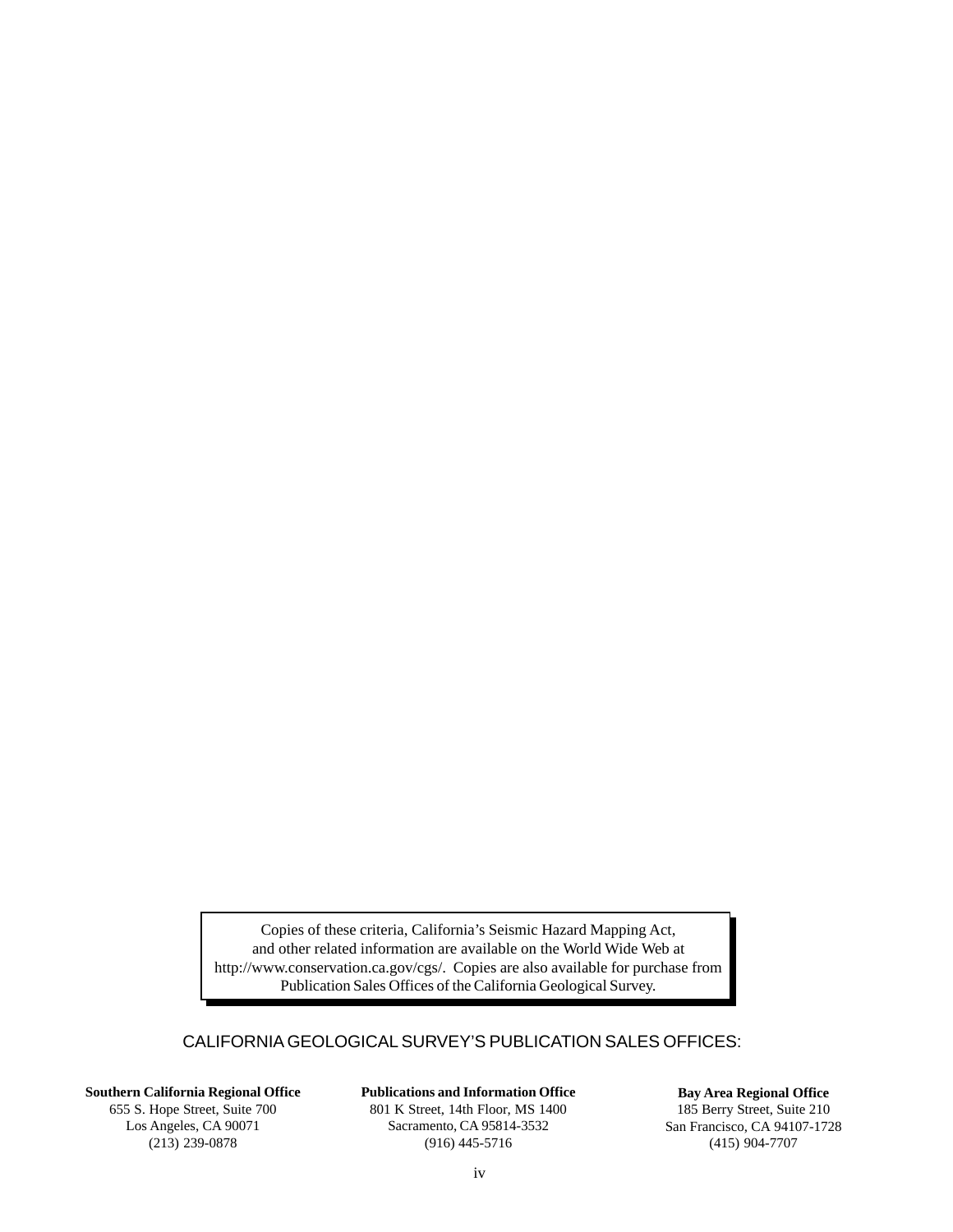# **CONTENTS**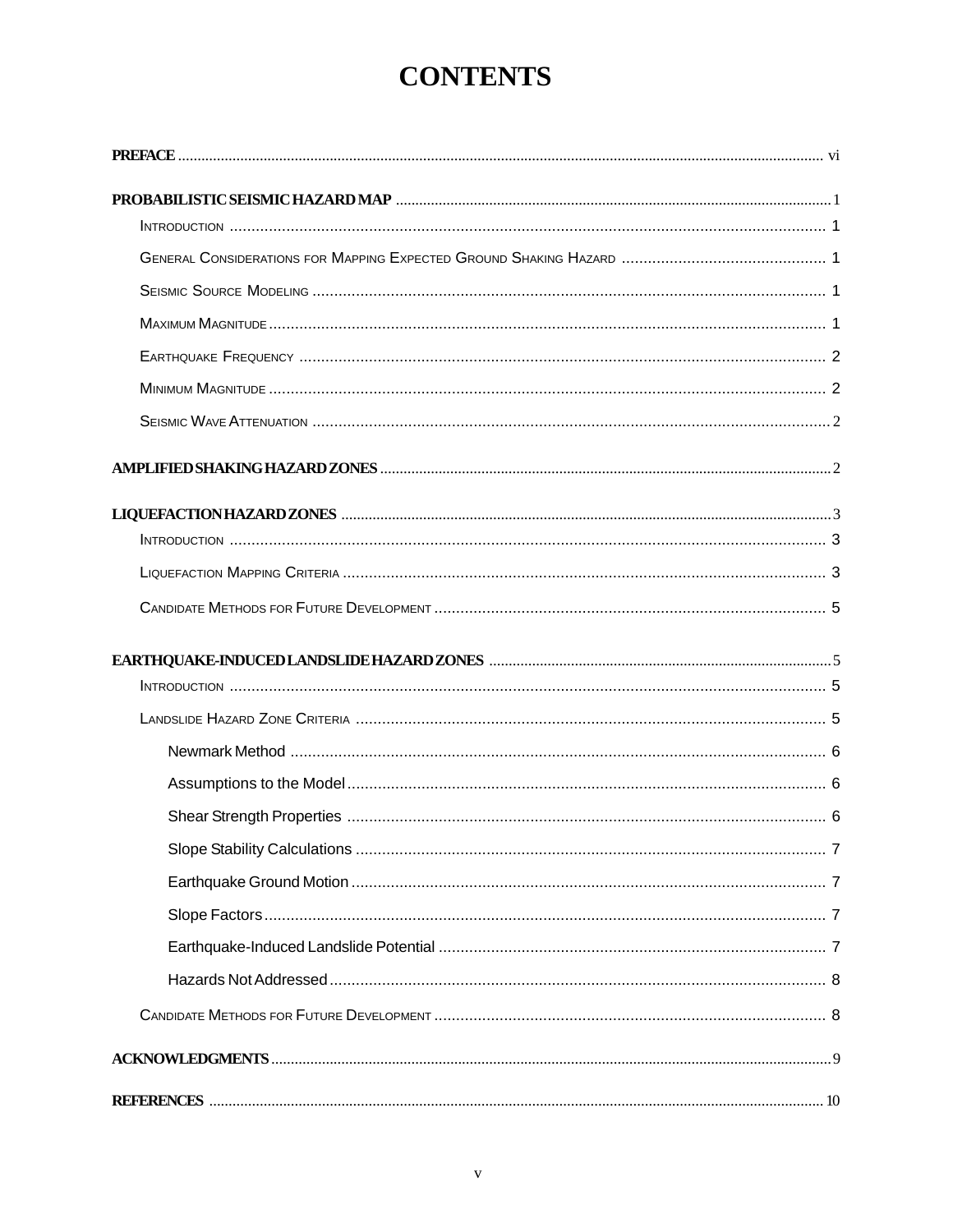# **PREFACE**

The Seismic Hazards Mapping Act (Chapter 7.8, Sections 2690 et seq., California Public Resources Code) requires the State Geologist, Chief of the Department of Conservation's California Geological Survey (CGS), to designate seismic hazard zones. These zones assist cities and counties in fulfilling their responsibilities for protecting the public health and safety from the effects of strong ground shaking, earthquake-induced landslides, liquefaction, or other ground failures. To assist the State Geologist in fulfilling this responsibility, the act directs the State Mining and Geology Board (SMGB), in consultation with an advisory board, to develop guidelines and criteria for the preparation of seismic hazard zones in the state. This report presents the recommendations of the Seismic Hazard Mapping Act Advisory Committee as accepted by the SMGB. It is expected that these criteria will continue to evolve as our understanding of seismic phenomena and the methods used to assess their likelihood and potential impacts on the built environment improves.

The Seismic Hazard Mapping Act Advisory Committee formed three working groups composed of acknowledged experts to address ground shaking, liquefaction, and landslide hazards in an attempt to gain a consensus on how to prepare the various maps (see Acknowledgments). A fourth working group on planning and implementation was formed to ensure that the resulting seismic zonation maps would be of practical use in the local planning and building department decision-making process. Recommendations from these working groups are principal components of this document.

Previous versions of this publication (May 1992; July 1999) presented criteria for delineating seismic hazard zones for liquefaction and earthquake-induced landslides. This revision reflects modifications to recommended criteria that relate to liquefaction zones only. Most notably, specific criteria are recommended for determining anticipated depths to saturated soils arid regions. Also, a general edit and update of the document was done for clarification purposes and to incorporate new developments in pertinent soil test technology and analyses.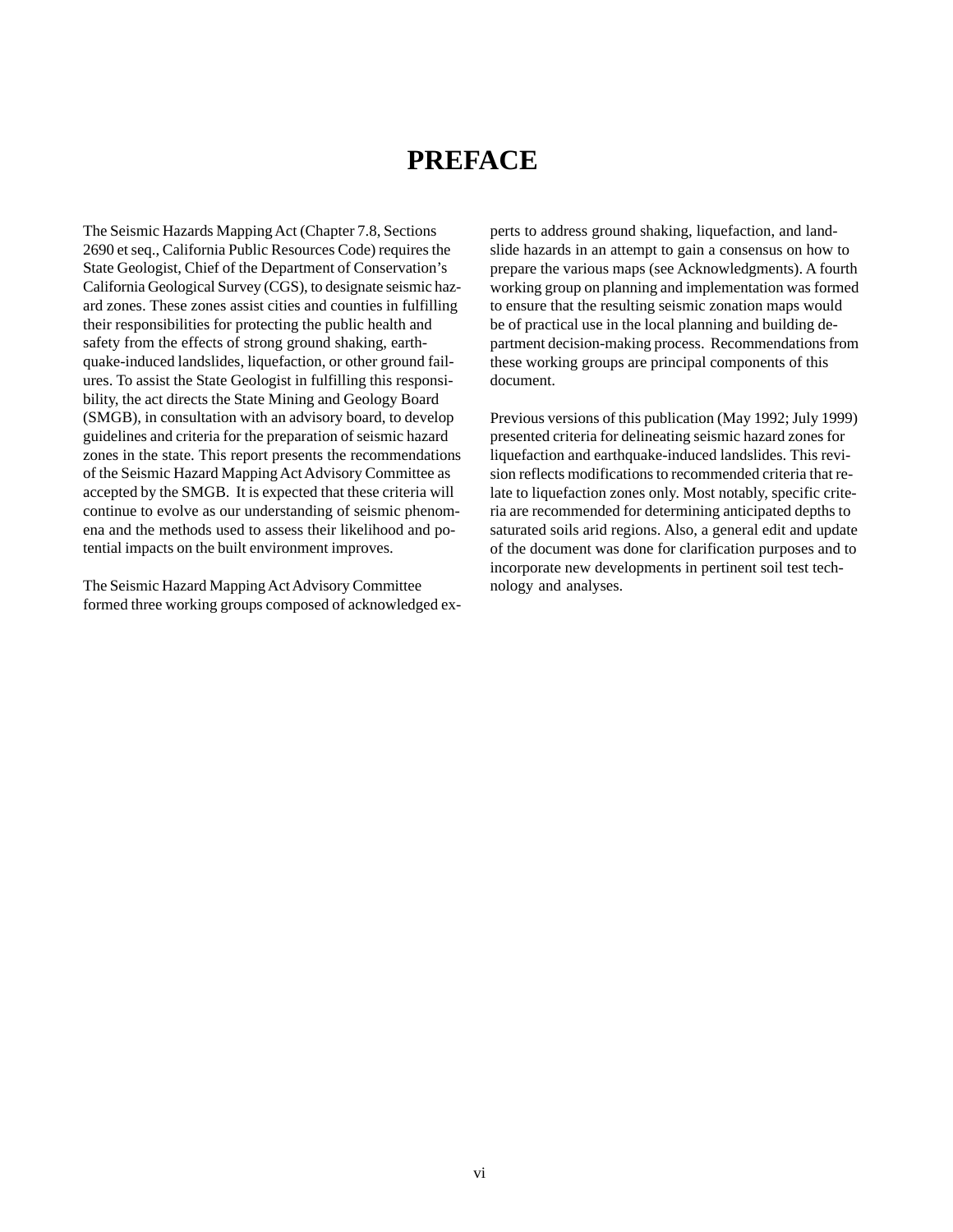# **PROBABILISTIC SEISMIC HAZARD MAP**

#### **INTRODUCTION**

The California Department of Conservation, California Geological Survey (CGS) is charged with implementing requirements of the Seismic Hazards Mapping Act of 1990. Appropriate maps of expected ground shaking hazard are required and are an underpinning for mapping seismic hazard zones - amplified ground shaking, liquefaction and earthquake-induced landsliding. The following recommendations are provided to assist the CGS in mapping ground shaking hazard on a regional scale throughout the state.

# **GENERAL CONSIDERATIONS FOR MAPPING EXPECTED GROUND SHAKING HAZARD**

The Advisory Committee recommends preparation of a suite of regional ground shaking hazard maps using Probabilistic Seismic Hazard Analysis (PSHA) techniques (NRC, 1988). The following maps should be produced at statewide scales:

1. Maps of peak ground acceleration, and spectral acceleration at 0.3 sec, 1.0 sec, and 3.0 sec., with exceedance probabilities of 10% in 50 years, 50% in 50 years, and 10% in 100 years.

2. Maps of peak ground acceleration, weighted with respect to a M7.5 earthquake, for evaluation of liquefaction potential and earthquake-induced landslide potential, with exceedance probabilities of 10% in 50 years, 50% in 50 years, and 10% in 100 years.

Existing probabilistic seismic hazard computational codes are acceptable, and neither basic modeling developments nor substantive computational code changes are needed. The results should capture and display uncertainties on input parameters, including seismic sources, earthquake frequency, maximum magnitude, seismic wave attenuation, and site response. Input interpretations should be developed by an earth science team using consistent approaches throughout the state and formal uncertainty elicitation procedures (NRC, 1988).

PSHA mapping should extend to the near offshore regions, and use Uniform Building Code (UBC) soft rock conditions as the base site condition and reference soil column. A companion report should be prepared that contains analysis of the key sources of uncertainty in enough depth and detail of presentation to permit users to factor uncertainty into their use of the maps. The analysis of uncertainty may require modest computational code development. Work should be coordinated with on-going PSHA efforts of the U.S. Geological Survey (USGS).

# **SEISMIC SOURCE MODELING**

Three general types of seismic sources are expected, 1) sources that model active faults, 2) sources that model "active" structures that may contain significant faults (i.e., active fold belts, such as those along the western edge of the Central Valley and within the LA Basin), and 3) sources that model distributed seismicity that cannot be assigned to specific geologic structures. All three types of sources can be readily modeled within existing computational programs. The details of fault geometry should not have a major impact on the results of a regional hazard study in terms of its effect on the density function for distance to rupture. (It may have a significant impact on parameters such as maximum magnitude and seismicity rate, if moment (slip) rate methods are used). Some special attention to details of geometry may be needed in the northwest to model the Cascadia subduction zone.

The seismic sources can be identified on the basis of existing extensive fault mapping and surface and/or subsurface mapping of actively deforming folds for California. Careful thought needs to be given to "background" sources to account for possible unidentified major sources. Uncertainty in sources can be modeled by providing weighted alternatives.

### **MAXIMUM MAGNITUDE**

Maximum magnitudes for fault-specific sources should be based on interpretations of the potential maximum size of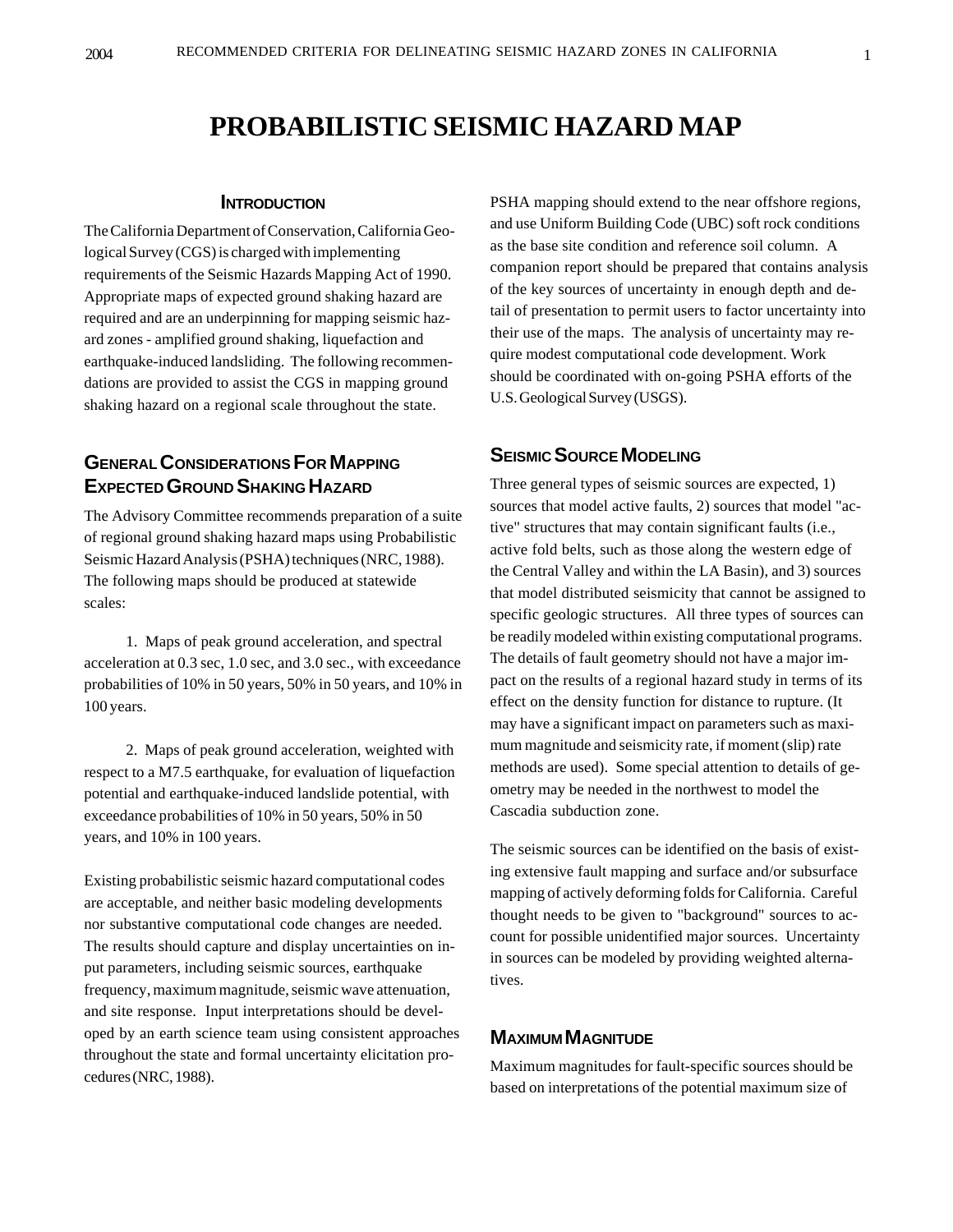rupture and the well-developed empirical relationships between rupture dimensions and magnitude that are documented in the literature. Assessments of maximum magnitudes for tectonic structures may have to rely more on analogy than on specific dimensions of structures, although the general characteristics of the structure (e.g., long and continuous folds versus short and offset folds) may suggest trends in the maximum size that could be used to weight the various analogies. Assessments for seismicity zones and background zones most likely will have to rely on arguments based on analogy, largest observed events without surface rupture manifestations, and historical observations. Uncertainty on maximum magnitude should be modeled using a variable with a distribution rather than a single value.

# **EARTHQUAKE FREQUENCY**

The primary model for earthquake recurrence should be the Poisson model, because we know little more than average rates for the vast majority of seismic sources. Time-dependent models may be applicable in a few areas. This could be tested to assess how regional mapping results might be adjusted. For fault-specific sources, earthquake frequency (slip rate) should be based primarily on geologic information for those faults where data on paleoseismicity can be used to establish a rate. For other tectonic structures, other geologic information may have some use where rates of deformation can be established and where a fraction can be attributed to movement on faults. However, historical seismicity rates will likely be the primary source of recurrence information for these other structures, as it will be for distributed seismicity zones. Recurrence parameters should be modeled as variables with distributions.

### **MINIMUM MAGNITUDE**

It is recommended that the minimum magnitude of interest be set about magnitude 5. It may be desirable to compute results for a higher minimum magnitude to capture the level of hazard from major earthquakes compared to the hazard from moderate earthquakes.

### **SEISMIC WAVE ATTENUATION**

A new generation of seismic wave attenuation curves should be developed using an updated empirical database from recent strong-motion recordings. This work should be coordinated with ongoing seismic wave attenuation studies at the USGS. "Standard" attenuation curves should be developed for various UBC site soil conditions.

Magnitude dependence of attenuation dispersion should be confirmed and incorporated into the PSHA if appropriate.

A number of site/source/path conditions may influence seismic wave attenuation. Not all of these conditions are accommodated in the empirical curves when they are applied at a given site (e.g., long period ground motions in basins, faulting style, near-source effects at long periods, crustal structure, focal depth and topography). The PSHA should proceed with an awareness of these effects and they should be discussed in the commentary. In general, until more definitive procedures can be developed, the PSHA should treat these effects as part of the randomness in seismic wave attenuation.

# **AMPLIFIED SHAKING HAZARD ZONES**

Building codes are currently the primary means of mitigating the effects of strong earthquake shaking on buildings. The effect of local surface geology on expected shaking is accounted for by seismic coefficients used in the lateral force formula, which correspond to the soil profile types defined in the 2001 California Building Code, which is based on the 1997 UBC (ICBO, 1997). This revision also contains a

"near-source" factor that takes into consideration effects of the proximity to nearby earthquake source ruptures on shaking. Maps of known active fault near-source zones have been prepared for use with the 1997 UBC (ICBO, 1998). The advisory committee believes that, given the current understanding of the effects of geologic materials and structure on earthquake ground motions, there would be no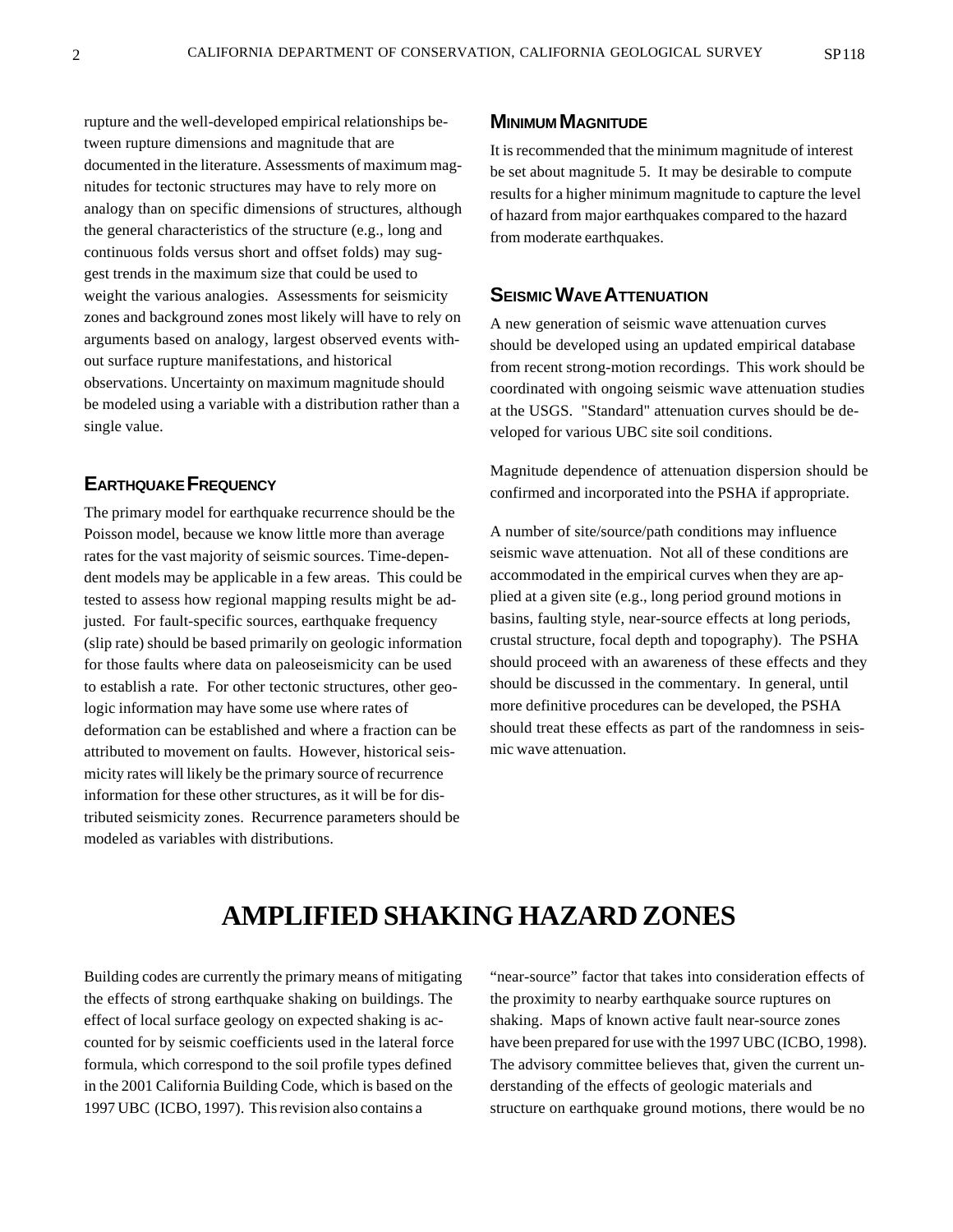benefit in establishing "amplified shaking hazard zones" for purposes of design and construction. The purpose of the Seismic Hazard Mapping Act is to identify where special provisions, beyond those contained in the UBC, are necessary to ensure public safety. This need has not been recognized for the hazard of ground shaking. Design provisions contained in the UBC are believed to be representative of current knowledge and capability in earthquake-resistant design.

Consideration should be given to preparation of "informational" maps that identify where soft-soil profiles (type  $S<sub>r</sub>$ ) are more likely to be found. Similarly, identifying areas where basin structure or topography may enhance ground shaking or where an aggregate of such adverse conditions within near-source zones might occur could be of value for land-use planning purposes. The development and utility of these options should be investigated.

# **LIQUEFACTION HAZARD ZONES**

#### **INTRODUCTION**

The California Department of Conservation, California Geological Survey (CGS) is the principal state agency charged with implementing the 1990 Seismic Hazard Mapping Act. The following are recommended criteria to assist CGS in mapping liquefaction zones of required investigation. The zones identify areas where site-specific geotechnical investigations must be conducted to assess liquefaction hazard before development and, if a hazard exists, provide a technical basis to mitigate the hazard.

# **LIQUEFACTION MAPPING CRITERIA**

Liquefaction zones of required investigation are geographic areas meeting one or more of the following criteria:

#### **1. Areas known to have experienced liquefaction during historical earthquakes.**

Field studies following earthquakes indicate liquefaction tends to recur in certain areas (Youd, 1984). There are many published accounts of liquefaction and it is recommended that CGS include these sites in the liquefaction zones of required investigation.

### **2. Areas of uncompacted fills that are saturated, nearly saturated, or may be expected to become saturated.**

In some areas there has been a practice of creating usable land by placing artificial fill on tidal flats or in ravines. Stratigraphic principles are of little use in characterizing soils within these fills, which can be less homogeneous

than natural deposits. There is no reason to assume stratification in these fills and the validity of extrapolating subsurface data is questionable. CGS can search for evidence of uncompacted artificial fills by using maps showing old shorelines, comparing archival and modern topographic maps, studying logs of boreholes, and obtaining reports or original plans of projects involving reclaimed land.

#### **3. Areas where analyses of existing data indicate that the soils are potentially liquefiable.**

Four key types of information are generally available for producing liquefaction zones of required investigation:

 (1) Geology maps that characterize depositional environments and relative ages of Quaternary sedimentary deposits.

(2) Ground-water data used to estimate depths to saturated soils.

(3) Geotechnical borehole data that describe the lithology and engineering properties of subsurface deposits.

(4) Seismic data that provide ground-motion parameters (liquefaction opportunity) used in quantitative liquefaction analyses.

*Geology:* The vast majority of liquefaction hazard areas are underlain by recently deposited sand and silt. These deposits are not randomly distributed, but occur within a narrow range of sedimentary and hydrologic environments.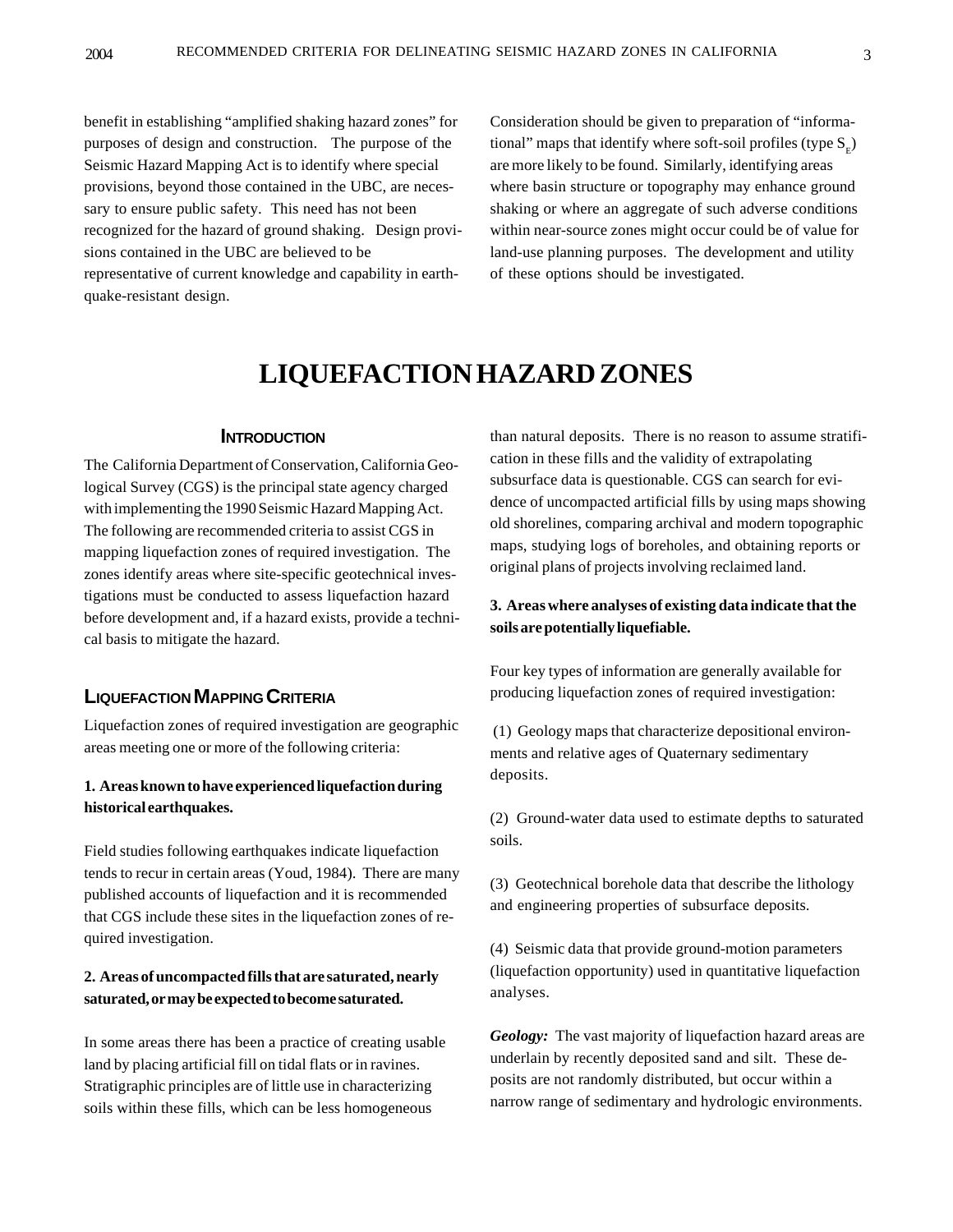Investigators commonly use geologic criteria to establish boundaries of areas found to be susceptible to liquefaction through evaluation of other criteria, such as geotechnical analysis (Youd, 1991). CGS can obtain Quaternary geologic maps that show relative age estimates of depositional units based on ages reported in the literature, stratigraphic relationships, and soil profile descriptions. In addition to maps, analysis of historical aerial photographs and and other remote sensing imagery may reveal areas of flooding, recent sediment accumulation, or evidence of past liquefaction.

*Ground Water:* Saturation reduces the effective normal stress of near-surface sediment, thereby increasing the likelihood of earthquake-induced liquefaction (Youd, 1973). CGS can compile and interpret ground-water data to identify areas characterized by, or anticipated to have in the future, near-surface saturated soils. For purposes of seismic hazard zonation, "near-surface" means at a depth less than 40 feet.

Natural hydrologic processes and human activities can cause ground-water levels to fluctuate over time. Therefore, it is impossible to predict depths to saturated soils during future earthquakes. One method of addressing time-variable depths to saturated soils is to establish an anticipated high ground-water level based on historical ground-water data. In areas where ground water is either currently near-surface or could return to near-surface within a land-use planning interval of 50 years, CGS can construct regional contour maps that depict these levels. In some areas with low precipitation, records may indicate that near-surface ground water existed during historical time, but large withdrawal and low recharge rates preclude a return to those conditions within 50 years. For these areas, the historically highest ground-water level should not be used to establish the anticipated depth to saturated soil used for hazard evaluation. For these and all other areas, CGS can delineate present or anticipated near-surface saturated soils caused by locally perched water and seepage from surface-water bodies.

Future initiation of large-scale, artificial recharge programs could result in significant rises in ground-water levels over 50 years. When alerted of such plans, CGS can evaluate their impacts relative to liquefaction potential and revise official seismic hazard zone maps, if necessary.

*Geotechnical Data:* CGS should collect available geotechnical reports and compile information on the engineering

properties of late Quaternary sediment. Information generated by standard penetration tests (SPT), cone penetration tests (CPT), shear wave velocity tests, and Becker hammer tests, along with laboratory textural analyses, is used in "simplified procedures" to evaluate the liquefaction resistance of soils (Youd and others, 2001).

For sandy and silty soils, SPT and CPT results are the data most commonly used to characterize soils for quantitative evaluation of resistance to liquefaction (Youd and others, 2001). To ensure consistency and quality data, these soil property tests should be conducted according to ASTM standards (for SPT: D1586-99 and D6066-96e1, and for CPT: D3441). "Standardized" penetration resistance values are used in simplified procedure when evaluating liquefaction resistance. Guidelines for performing SPT, and correlations for conversion of non-standard penetration test data to equivalent standardized penetration resistance  $(N_1)_{60}$ , are presented in Seed and others (1984; 1985), Seed and DeAlba (1986), Youd and Idriss (1997), Youd and others (2001) and Seed and others (2003). Standard CPT-based characterization of soil and evaluation of liquefaction resistance is done using measurements of the tip resistance  $(q_c)$  of the probe being pushed into a soil (*e.g.* Olsen, 1988; Moss, 2003). Evaluation of liquefaction resistance of gravelly soils can be based on in-situ penetration resistance measured using the large-scale Becker Hammer system (Harder, 1988; 1997). Characterization of soil properties with measurements of shear wave velocity is increasingly being used in evaluating a soil's resistance to liquefaction (*e.g.* Andruss and Stokoe, 2001).

*Seismicity:* Liquefaction opportunity is a measure of the potential for ground shaking strong enough to generate liquefaction. Analyses of in-situ liquefaction resistance require assessment of liquefaction opportunity. In accordance with requirements of the Seismic Hazards Mapping Act of 1990 and guidelines provided in the previous section of these recommended criteria, CGS has prepared for use in seismic hazard zone mapping a suite of regional groundshaking hazard maps using Probabilistic Seismic Hazard Analysis (PSHA) techniques (NRC, 1988). The minimum level of seismic excitation that CGS should use to develop liquefaction zones of required investigation is that level defined by M7.5-weighted peak ground surface acceleration (PGA) with a 10% probability of exceedance over a 50-year period.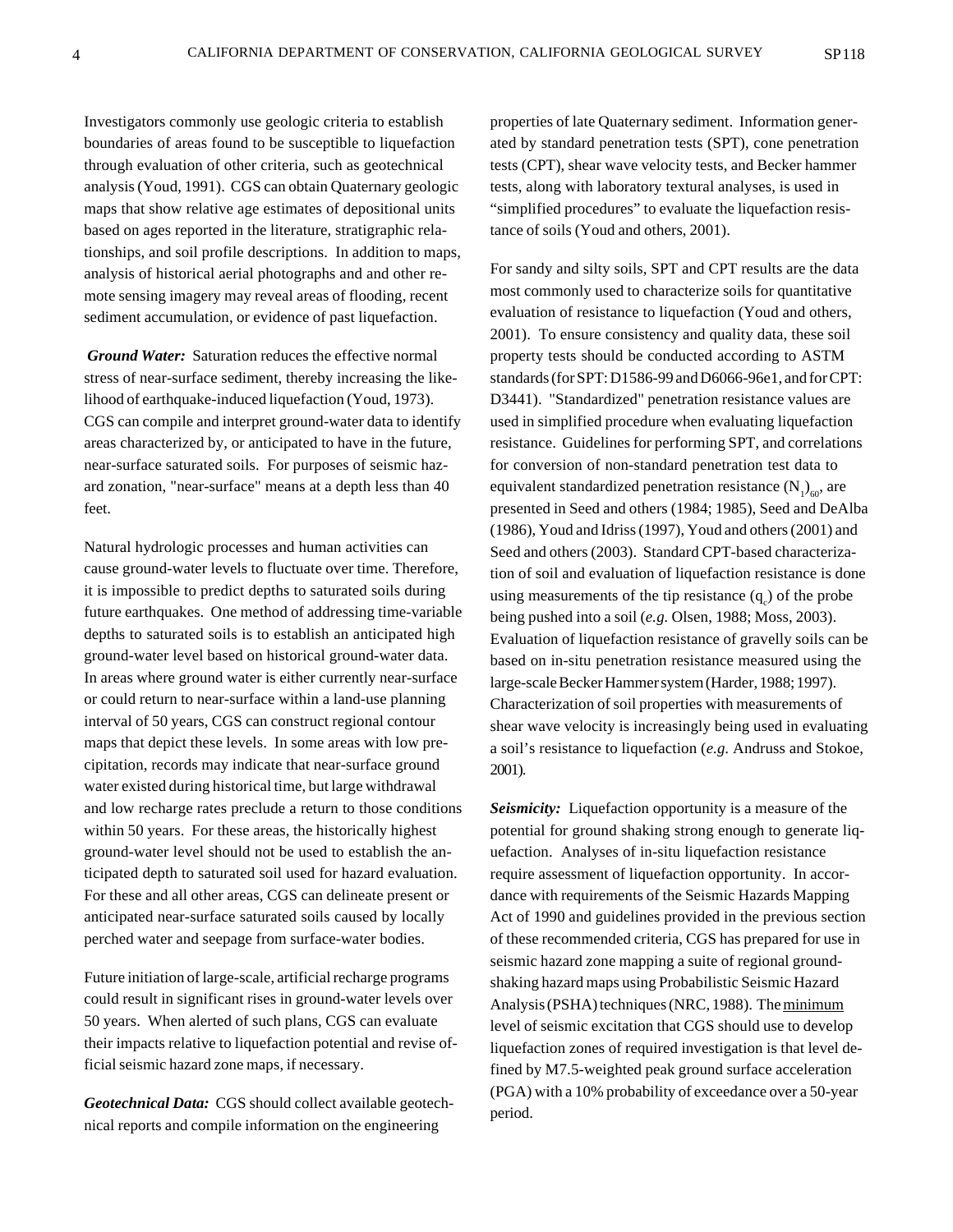### **4. Areas where existing subsurface data are not sufficient for quantitative evaluation of liquefaction hazard.**

In areas of limited subsurface data, it is recommended that CGS generate liquefaction zones of required investigation through the application of geologic criteria as follows:

- (a) Areas containing soil deposits of late Holocene age (current river channels and their historical floodplains, marshes and estuaries) where the M7.5-weighted peak acceleration that has a 10% probability of being exceeded in 50 years is greater than or equal to 0.10 g and the anticipated depth to saturated soil is less than 40 feet; or
- (b) Areas containing soil deposits of Holocene age (less than 11,000 years), where the M7.5 weighted peak acceleration that has a 10% probability of being exceeded in 50 years is greater than or equal to 0.20 g and the anticipated depth to saturated soil is less than 30 feet; or
- (c) Areas containing soil deposits of latest Pleistocene age (between 11,000 years and 15,000 years), where the M7.5-weighted peak acceleration that has a 10% probability of being exceeded in 50 years is greater than or equal to 0.30 g and the anticipated depth to saturated soil is less than 20 feet.

Application of these criteria allows compilation of liquefaction zones of required investigation that are useful for preliminary evaluations, general land-use planning and delineation of special studies zones (Youd, 1991).

### **CANDIDATE METHODS FOR FUTURE DEVELOPMENT**

To further improve delineation of liquefaction zones and strengthen the justification for geotechnical site investigations, CGS should follow the development of methods based on quantifying ground deformation associated with the occurrence of liquefaction. Estimates of liquefaction potential based on simplified methods are known to be conservative with regard to damage potential. Surface manifestation of liquefaction, such as venting of sand, may not always correlate with structural damage, especially when only a small fraction of the soil column liquefies and is accompanied by little or no settlement. Total thickness of liquefiable material and related potential for significant vertical settlement or horizontal deformation are better indicators of damage potential. Improvements in generalized measures such as the Liquefaction Potential Index (Iwasaki et al, 1982), Liquefaction Severity Index (Youd and Perkins, 1987), and methods for evaluating anticipated liquefaction-induced deformations and displacements (Bartlett and Youd, 1995; Seed et al., 2003), should be investigated for applicability in delineating seismic hazard zones in California.

# **EARTHQUAKE-INDUCED LANDSLIDE HAZARD ZONES**

#### **INTRODUCTION**

The Department of Conservation, California Geological Survey (CGS) is the principal State agency charged with implementation of the provisions of the 1990 Seismic Hazard Mapping Act. These recommendations are developed to assist CGS in mapping earthquake-induced landslide hazard zones.

# **LANDSLIDE HAZARD ZONE CRITERIA**

Earthquake-induced landslide hazard zones are areas meeting one or more of the following criteria:

#### **1. Areas known to have experienced earthquake-induced slope failure during historic earthquakes.**

It is very difficult, if not impossible, to distinguish earthquake-induced slope failures from landslides triggered by other mechanisms if the latest movement occurred prior to historic observations. Evidence of earthquake triggering for large pre-historic landslides tends to be circumstantial (for example, large dormant landslide complexes are often located near active faults), and the shallow disrupted landslides (debris or soil falls) found to be so common in historic earthquakes are not generally preserved in the geologic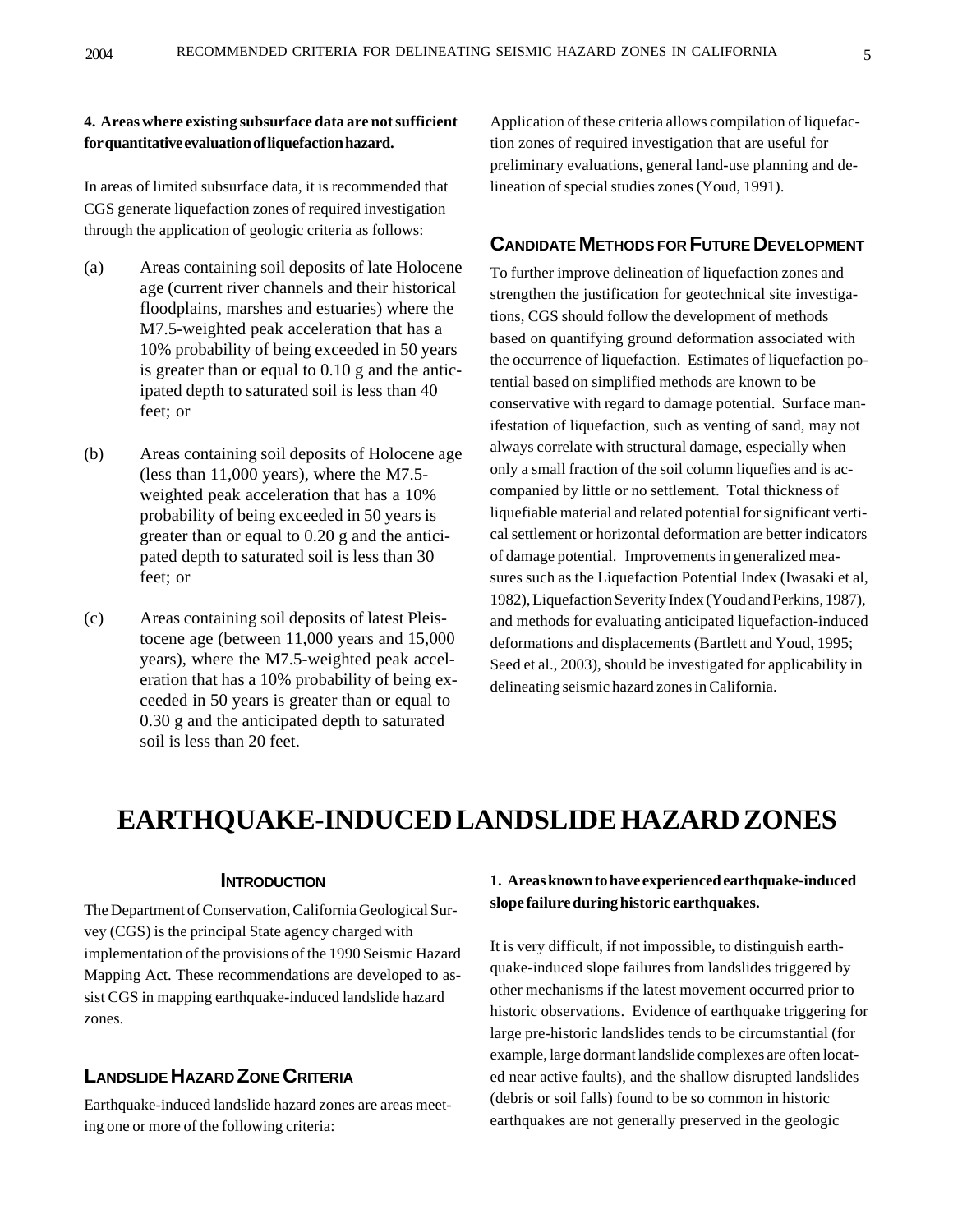record. However, landslides caused by some historic earthquakes in California have been well documented (Lawson, 1908; Morton, 1975; Harp and others, 1984; Spittler and Harp, 1990; Harp and Jibson, 1995). Wherever possible, CGS should include documented earthquake-triggered landslides within zones of required investigation.

#### **2. Areas identified as having past landslide movement, including both landslide deposits and source areas.**

Steep scarps and toe areas of existing landslides often fail in moderate to large earthquakes. The entire mass of existing large rotational landslide deposits is not typically reactivated by earthquake shaking (Keefer, 1984). However, long-duration earthquakes, such as a magnitude 8+ earthquake on the San Andreas fault in southern or northern California, could reactivate existing landslides and result in significant damage to structures. Because of this possibility, existing landslide deposits and their source areas should be identified and included in zones of required investigation.

An inventory of all landslides should be prepared for each hazard zone map area. All existing landslides, including the source (scarp) and deposit, should be mapped and given a level of confidence of interpretation. Landslides identified as "definite" or "probable" should be added to the geologic strength map and should always be included in zones of required investigation. Landslides identified as "questionable", that is, areas having geomorphic features that may be the result of other causes (e.g., stream terraces) and would require extensive exploration to verify a landslide origin, should be excluded from the earthquake-induced landslide zones.

### **3. Areas where CGS's analyses of geologic and geotechnical data indicate that the geologic materials are susceptible to earthquake-induced slope failure.**

The recommended procedure for these analyses is the Newmark method as calibrated by McCrink and Real (1996), described below.

### **NEWMARK METHOD**

Currently, the most advanced method for mapping regional earthquake-induced landslide hazards is based on the work of Newmark (1965). Newmark, recognizing the limitations of a factor of safety approach to dynamic slope stability analyses, devised a method of estimating the magnitude of ground displacement caused by a given earthquake ground motion. The U.S. Geological Survey tested Newmark's method on a landslide triggered by the 1979 Coyote Lake earthquake (Wilson and Keefer, 1983), and pioneered the application of the Newmark analysis for mapping earthquake-induced landslide hazard potential in San Mateo County (Wieczorek and others, 1985).

McCrink and Real (1996) calibrated the San Mateo County mapping methodology using landslides and near-field strong-motion records from the 1989 Loma Prieta earthquake. They also developed specific procedures allowing the method to be run on a geographic information system (GIS). Because of the extensive calibration and validation of this technique, earthquake-induced landslide hazard zones should be based on a Newmark dynamic displacement analysis using the parameters and specific approaches that have been developed and documented by McCrink and Real (1996).

The following paragraphs provide a brief description of the recommended analytical procedure developed in this calibration study.

#### **ASSUMPTIONS TO THE MODEL**

In order to delineate the earthquake-induced landslide zones on a regional basis, the following assumptions and simplifications are reasonable:

• The failure should be assumed to be an infinite-slope type failure, that is, a relatively shallow failure that has a failure surface parallel to the ground surface.

• Only unsaturated slope conditions should be considered.

• The response of the geologic materials to earthquake shaking, in terms of landslide failure potential, should be characterized by the shear strength properties of the geologic materials.

# **SHEAR STRENGTH PROPERTIES**

In selecting representative shear strength properties to characterize geologic materials, CGS should use the most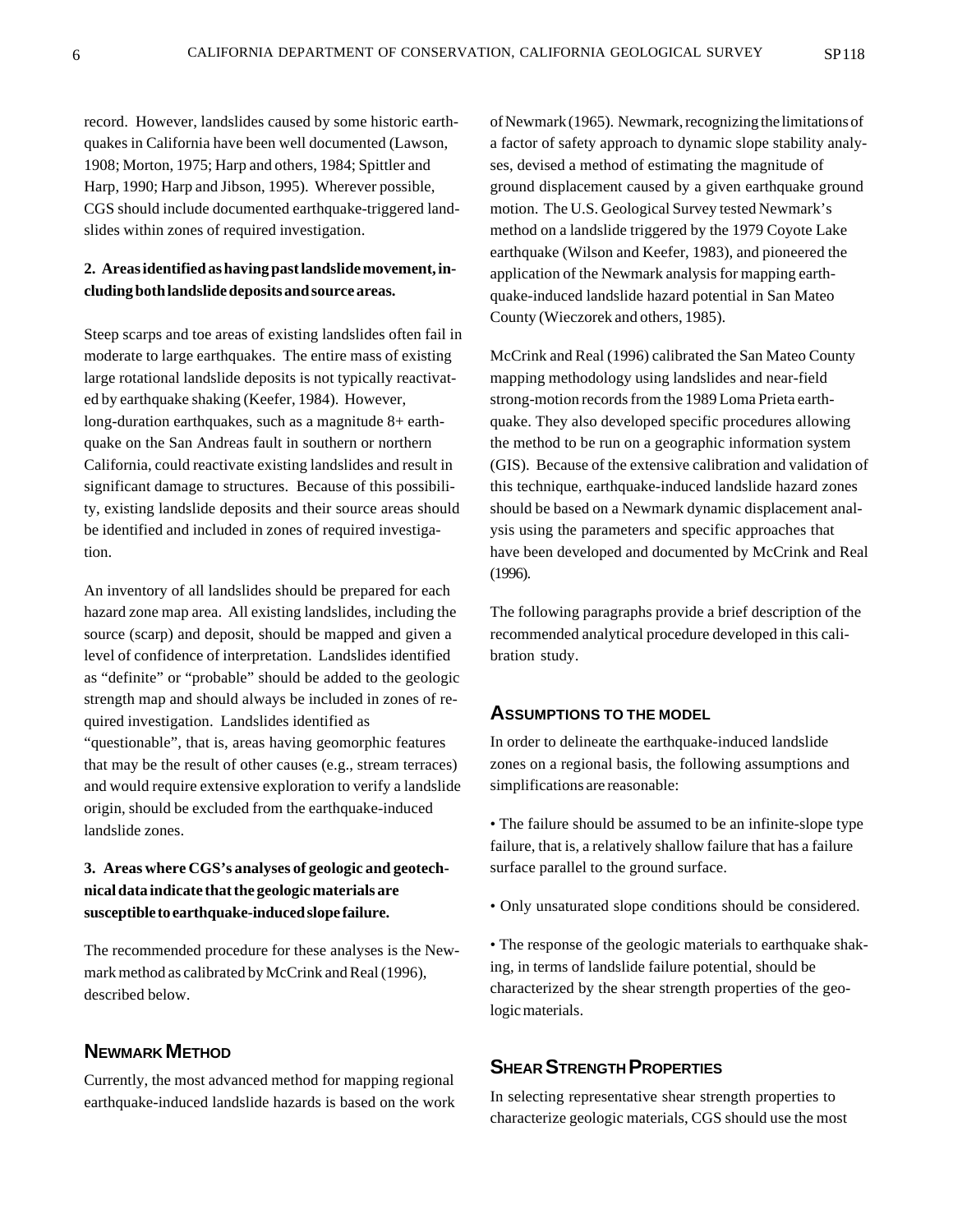appropriate combination of strength parameters available for the hazard map area. The calibration study (McCrink and Real, 1996) indicates that the internal angle of friction (f) alone is adequate for regional mapping of earthquake-induced slope failure potential. Where appropriate, CGS should identify adverse bedding conditions (out-of-slope bedding) and apply shear strength values representing the weaker materials (such as shale interbeds in a predominantly sandstone formation) of the mapped geologic unit. If geotechnical shear test data are insufficient or lacking for a mapped geologic unit, such a unit should be grouped with lithologically and stratigraphically similar units for which shear strength data are available. Published shear strength values can be used if necessary. The product of the shear strength characterizations should be a geologic material strength map, wherein the areas depicted on the map no longer represent "formations" but areas of similar shear strength.

## **SLOPE STABILITY CALCULATIONS**

Slope stability calculations using the infinite-slope failure model should consist of first calculating a static factor of safety, followed by a calculation of the yield acceleration from Newmark's equation:

$$
\mathbf{\alpha}_{y} = (\text{ FS} - 1) \text{ g} \sin \alpha
$$

where  $a_{y}$  is the yield acceleration (the horizontal ground acceleration required to cause the factor of safety to equal 1.0), FS is the **factor of safety** from the static stability analysis, **g** is the acceleration due to gravity, and  $\alpha$  is the direction of movement of the slide mass, in degrees measured from the horizontal, when displacement is initiated (Newmark, 1965). For an infinite-slope failure model,  $\alpha$  is the same as the slope angle.

# **EARTHQUAKE GROUND MOTION**

Determination of anticipated earthquake shaking for the hazard map area should be made by selecting a representative strong-motion record or records, based on estimates of probabilistic ground motion parameters for levels of earthquake shaking having a 10 percent probability of being exceeded in 50 years (Petersen and others, 1996; Cramer and Petersen, 1996). The ground motion parameters used in the

record selection should include mode magnitude, mode distance, and peak acceleration.

The currently accepted procedure calls for the selected strong-motion record to be integrated twice for a given yield acceleration to find the corresponding Newmark displacement. This process should be repeated for a number of yield accelerations to develop a mathematical relationship between the two parameters. The yield acceleration values calculated in the slope stability analyses should be correlated with Newmark displacements estimated from the strong-motion record to prepare a hazard potential map.

# **SLOPE FACTORS**

CGS should use the most accurate and up-to-date terrain data available to derive slope and aspect maps. Digital terrain data should have a minimum vertical accuracy of 7 meters, and a maximum horizontal resolution of 10 meters. Acceptable sources of terrain data include Level 2 digital elevation models (DEMs) prepared by the U.S. Geological Survey, terrain data derived from interferometric synthetic aperture radar, photogrammetrically produced terrain data, and ground survey data. The selected terrain data sources should meet or exceed the above accuracy and resolution requirements. Slope gradient and slope aspect maps prepared from the digital terrain data should be generated using algorithms most appropriate for the terrain data used.

### **EARTHQUAKE-INDUCED LANDSLIDE POTENTIAL**

An earthquake-induced landslide potential map should be prepared by combining and comparing (overlay) the geologic-material strength map with a slope gradient map. Hazard potential criteria for the hazard maps should be based on the amount of calculated Newmark displacement and corresponding slope angle for each geologic unit caused by the selected strong-motion record: "Very Low" would correspond to displacements less than 5cm; "Low" potential has displacements of 5cm to less than 15cm; "Moderate" potential has displacements of 15cm to less than 30cm; and "High" potential has displacements of 30cm or greater. On the basis of the calibration study (McCrink and Real, 1996), High, Moderate and Low levels of hazard potential (all areas with calculated displacements greater than 5cm) should be included within the landslide zone of required investigation.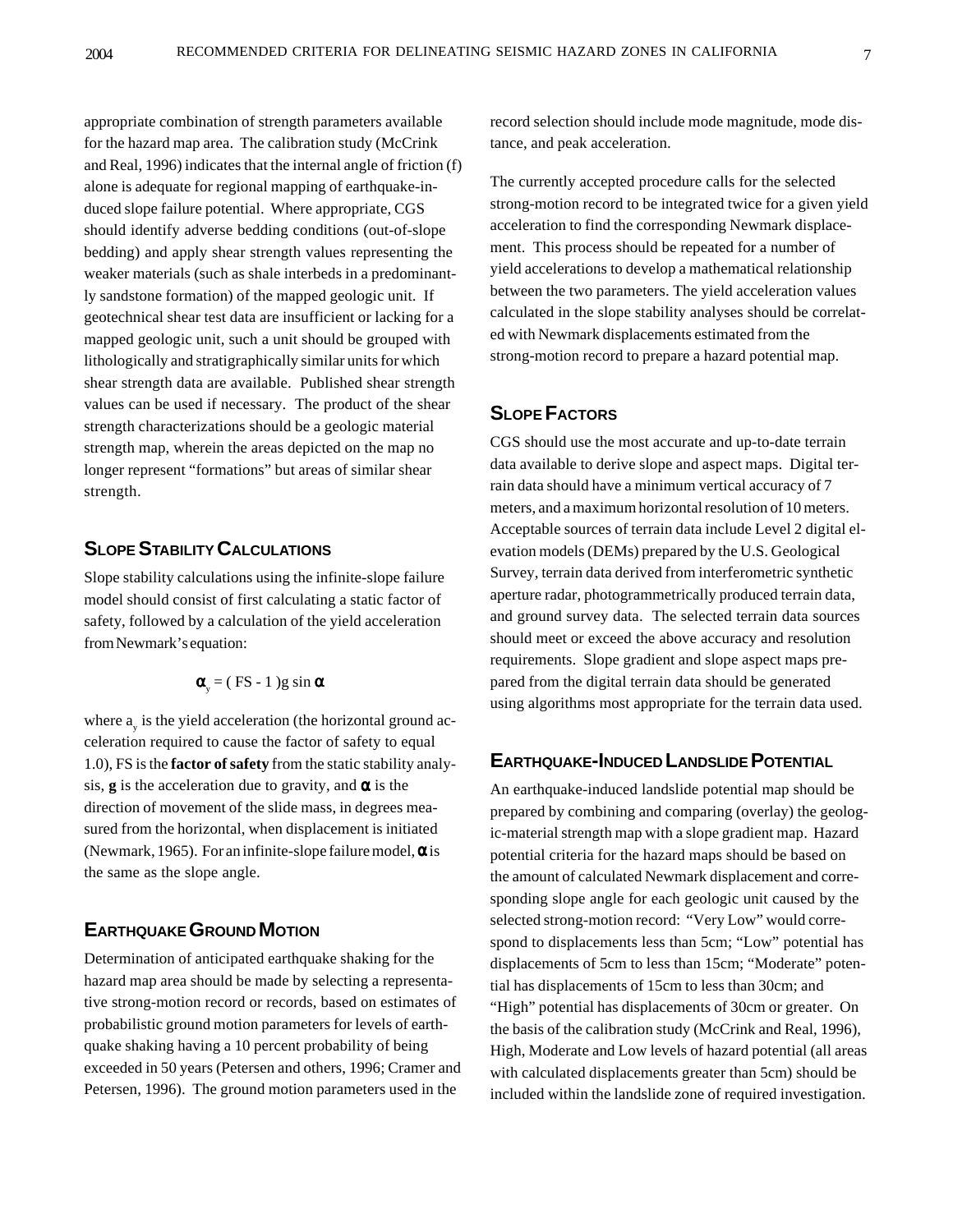# **HAZARDS NOT ADDRESSED**

Because of the many simplifying assumptions made when applying the Newmark analysis to regional hazard mapping, the current method does not capture all types of ground failures known to occur during earthquakes. Earthquakegenerated ground failures that are not addressed by the Newmark method include those associated with ridge-top spreading and shattered ridges. Also, run-out areas of triggered landslides may extend beyond zone boundaries into areas outside the zone of required investigation. The potential for ground failure resulting from liquefaction-induced lateral spreading of alluvial materials, considered by some to be a form of landsliding, should not be specifically addressed by the earthquake-induced landslide hazard zone because such hazards are to be included in the LQ-zones.

# **CANDIDATE METHODS FOR FUTURE DEVELOPMENT**

In order to improve the accuracy of the Newmark method in capturing all appropriate landslide-prone areas CGS should continue to refine the method. From recent earthquakes it is known that ridge-top spreading typically occurs along strike-ridges, and that shattered ridges typically occur along the tops of high, narrow ridges. CGS should use this knowledge to develop models to assess the potential for these ground failures in the future. Methods to identify rock fall and debris flow runout areas should also be investigated, if deemed adequate, and incorporated into future zone maps.

In addition to improving the current Newmark model, CGS, in cooperation with USGS, should continue to investigate other analytical methods that might be useful in zoning. It is recommended that CGS investigate the applicability of two analytical methods as possible alternatives to the Newmark model:

#### **1. The Multivariate Method**

The multivariate method, described by Carrara and others (1991), uses a multivariate statistical procedure in conjunction with GIS techniques to model landslide hazards. In this method, the morphological, geological and vegetation characteristics for slopes are analyzed using a stepwise discriminant analysis, rating the characteristics in terms of their ability to discriminate between stable and unstable slopes. The method does not specifically address triggering mechanisms such as earthquakes or rainfall, but holds the potential to identify susceptible areas on the basis of past performance of the terrain and other characteristics.

#### **2. The Probabilistic Slope Stability Method**

The probabilistic slope stability method provides a systematic and quantitative way to deal with the uncertainties associated with soil and rock spatial variability, geotechni

cal sampling and testing, terrain models, and earthquake shaking. Vanmarcke (1976; 1980) has considered the basic 3-dimensional stability problem in a probabilistic framework for man-made embankments and natural slopes. The probabilistic approach has the advantage of being able to address the spatial variability of strength parameters and groundwater conditions, and may allow for the easy integration of probabilistic ground motion estimates. The USGS is evaluating a form of probabilistic earthquake slope stability in southern California using a Newmark displacement model and ground motion characterized by Arias intensity (Jibson and others, 1998).

The multivariate and probabilistic methods used in full or in part, may prove suitable as possible alternative approaches to earthquake-induced landslide hazard mapping. These methods are not currently well developed for regional mapping purposes, and calibration studies will need to be conducted. However, some or all of the procedures could be applied to more accurately and cost-effectively delineate earthquake-induced landslide hazard zones.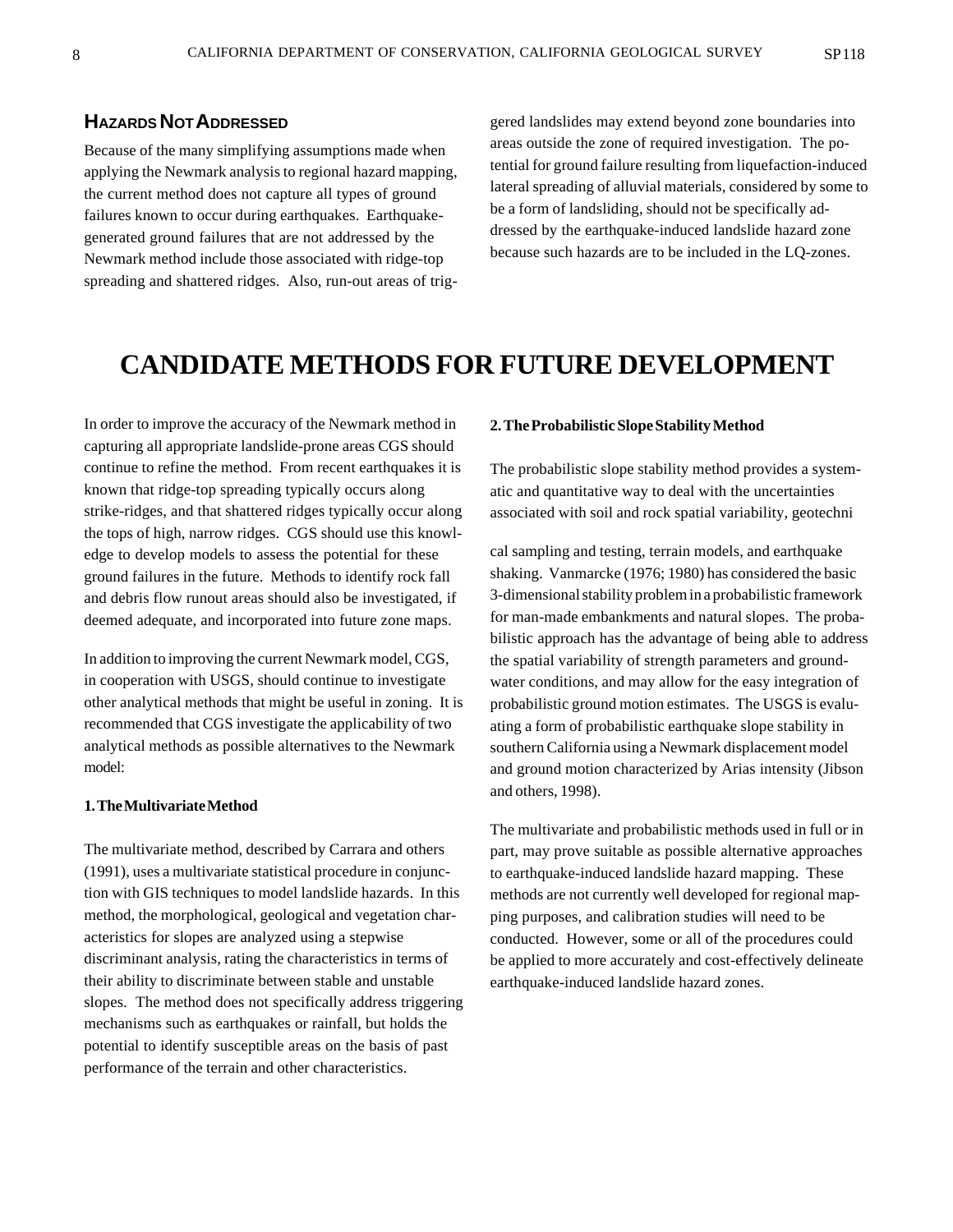# **ACKNOWLEDGMENTS**

Many people contributed their time and effort to the creation of the original and revisions of this document. The ad hoc Seismic Hazards Mapping Act Advisory Committee and working groups are no longer operative; however, ongoing technical advice and policy development resides with the State Mining and Geology Board.

**Note:** Individual affiliations are those at the time of membership on the board committee and working groups.

### **STATE MINING AND GEOLOGY BOARD:**

Brian Baca Charles Buckley Larry Fanning Sands Figuers Robert Griego, Vice Chairman Robert Grunwald, Chairman Robert Hablitzel Julian Isham Allen Jones, Chairman Julie Mann, Vice Chairman Robert Munro Sheila M. Murphy Richard Ramirez Robert Tepel Lee Thibadeau

# **SEISMIC HAZARDS MAPPING ACT ADVISORY COMMITTEE:**

Bruce R. Clark, Leighton and Associates, Chair Edward Baum, AAA of Southern California Kenneth Blackman, City of Santa Rosa John Buzas, County of Orange Richard Clinton, Fireman's Fund Robert D. Darragh, Dames & Moore Sands Figuers, Norfleet Consultants Paul Flores, Office of Emergency Services Alvin Franks, Consultant Diane Guzman, County of Santa Cruz Sheila M. Murphy, City of Los Angeles Jeanne Perkins, Association of Bay Area Governments Allan Porush, Dames & Moore Richard Roth, Department of Insurance William U. Savage, Pacific Gas and Electric J. Carl Stepp, Electric Power Research Institute

#### **GROUND SHAKING WORKING GROUP:**

William U. Savage, Pacific Gas and Electric, Chair Norm Abrahamson, Consultant Roger Borcherdt, U.S. Geological Survey Allin Cornell, Stanford University Kevin Coppersmith, Geomatrix William Holmes, Rutherford and Chekene I.M. Idriss, University of California-Davis William Joyner, U.S. Geological Survey Yoshiharu Moriwaki, Woodward Clyde Consultants Jeanne Perkins, Association of Bay Area Governments Allan Porush, Dames & Moore Edward Rinne, Kleinfelder, Inc. J.P. Singh, GeoSpectra Paul Somerville, Woodward Clyde Consultants J. Carl Stepp, Electric Power Research Institute, Former Chair

#### **LIQUEFACTION HAZARDS WORKING GROUP:**

Robert D. Darragh, Dames & Moore, Chair Robert Hawk, City of San Diego I.M. Idriss, University of California-Davis William Lettis, William Lettis and Associates Maurice Power, Geomatrix Consultants Ray Seed, University of California John Tinsley, U.S. Geological Survey T. Leslie Youd, Brigham Young University

# **EARTHQUAKE-INDUCED LANDSLIDE HAZARDS WORKING GROUP:**

Bruce R. Clark, Leighton and Associates, Chair William Cotton, Cotton and Associates Diane Guzman, County of Santa Cruz Thomas Holzer, U.S. Geological Survey Randall Jibson, U.S. Geological Survey David Keefer, U.S. Geological Survey Robert Larson, County of Los Angeles-Department of Public Works Scott Lindvall, William Lettis and Associates J. David Rogers, Rogers/Pacific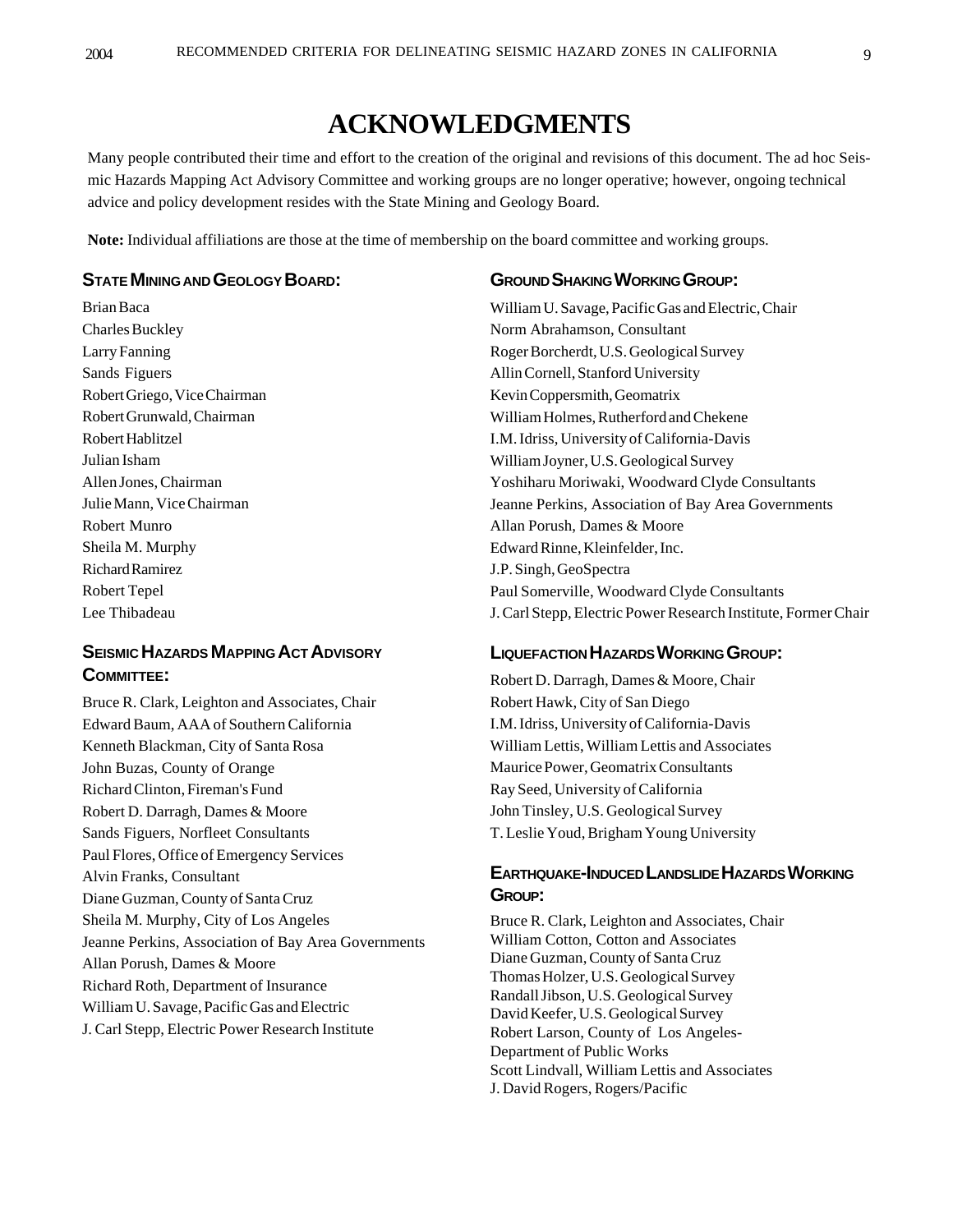#### **PLANNING AND IMPLEMENTATION WORKING GROUP:**

Kenneth Blackman, City of Santa Rosa, Chair Edward Baum, AAA of Southern California John Buzas, County of Orange Richard Eisner, Office of Emergency Services Diane Guzman, County of Santa Cruz George Mader, William Spangle and Associates Jeanne Perkins, Association of Bay Area Governments Richard Roth, Department of Insurance Thomas Tobin, California Seismic Safety Commission Ken Topping, Consultant

#### **CALIFORNIA GEOLOGICAL SURVEY STAFF:**

Allan Barrows, Senior Engineering Geologist David Beeby, Principal Geologist James Davis, State Geologist Mark DeLisle, Senior Engineering Geologist Earl Hart, Senior Geologist Timothy McCrink, Senior Engineering Geologist Keith Knudsen, Senior Engineering Geologist Ralph Loyd, Senior Engineering Geologist Bea McKamey, Land and Water Use Analyst Mark Petersen, Senior Seismologist Charles Real, Supervising Geologist Michael Reichle, Supervising Geologist Theodore Smith, Senior Engineering Geologist Robert Sydnor, Senior Engineering Geologist

# **REFERENCES**

- Andrus, R.D. and Stokoe, K.H. II, 1997, Liquefaction resistance based on shear wave velocity, in Youd. T.L. and Idriss, I.M., (editors), Proceedings of the NCEER Workshop on Evaluation of Liquefaction Resistance of Soils, Technical Report NCEER-97-0022, National Center for Earthquake Engineering Research, Buffalo, New York, p 89-128.ASTM, 1990, Annual book of ASTM standards: American Society for Testing and Materials, sec. 4, v. 04.08, Soil and Rock; Building Stones; Geotextiles, p. 1092.
- ASTM, 1999, D6066-96e1 Standard Practice for Determining the Normalized Penetration Resistance of Sands for Evaluation of Liquefaction Potential: American Society for Testing and Materials, West Conshohocken, PA.
- ASTM International, 2004, ASTM D 1586-99, Standard Test Method for Penetration Test and Split Barrel Sampling of Soils: ASTM Book of Standards v. 04.08.
- ASTM International, 2004, ASTM D 3441-98 Standard Test Method for Mechanical Cone Penetration Tests of Soil: ASTM Book of Standards v. 04.08.
- ASTM International, 2004, ASTM D 6066-96e1 Stand Practice for Determining the Normalized Penetration Resistance of Sands for Evaluation of Liquefaction Potential: ASTM Book of Standards v. 04.09.
- Bartlett, S.F., and Youd, T.L., 1995, Empirical Prediction of Liquefaction-Induced Lateral Spread: Journal of Geotechnical Engineering, v. 121, n.4, p. 316-329.
- Carrara, A., Cardinali, M., Detti, R., Guzzetti, F., Pasqui, V., and Reichenbach, P., 1991, GIS techniques and statistical models in evaluating landslide hazards: Earth Surface Processes and Landforms, v. 16, no. 5, p. 427-445.
- Cramer, C.H. and Petersen, M.D., 1996, Predominant seismic source distance and magnitude maps for Los Angeles, Orange and Ventura counties, California: Bulletin of the Seismological Society of America, v. 85, no. 5, p. 1645-1649.
- Harder, L.F., 1988, Use of penetration tests to determine the cyclic loading resistance of gravelly soils during earthquake shaking: Ph.D. Thesis, Dept. of Civil Engineering, University of California, Berkeley.
- Harder, L.F., 1997, Application of the becker penetration test for evaluating the liquefaction potential of gravelly soils, Youd. T.L. and Idriss, I.M., (editors), Proceedings of the NCEER Workshop on Evaluation of Liquefaction Resistance of Soils, Technical Report NCEER-97-0022, National Center for Earthquake Engineering Research, Buffalo, New York, p. 129-148.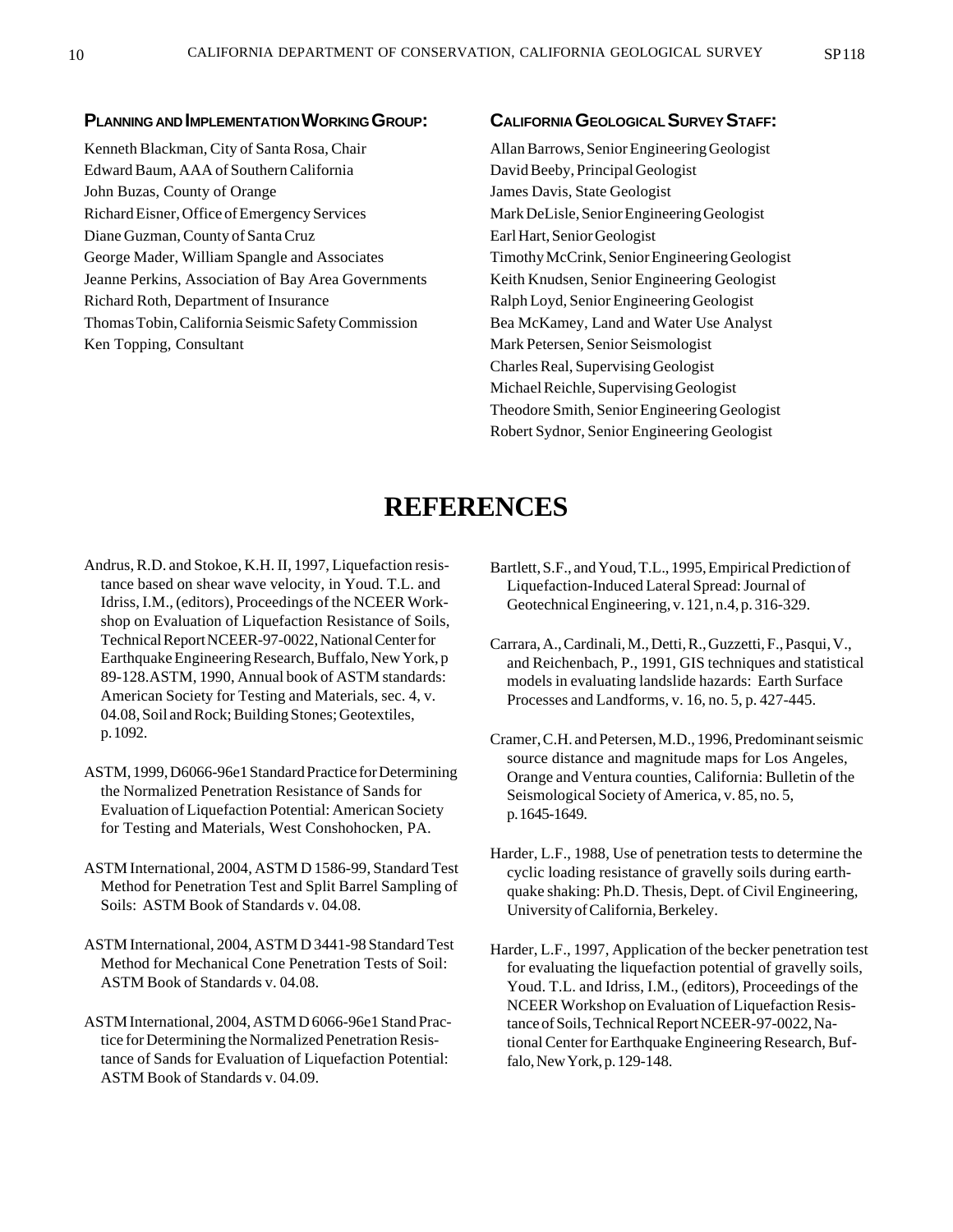Harp, E.L., Tanaka, K., Sarmiento, J., and Keefer, D.K., 1984, Landslides from the May 25-27, 1980, Mammoth Lakes, California, earthquake sequence: U.S. Geological Survey Miscellaneous Investigations Series Map I-1612, scale 1:62,500.

Harp, E.L. and Jibson, R.W., 1995, Inventory of landslides triggered by the 1994 Northridge, California earthquake: U. S. Geological Survey Open-File Report 95-213.

ICBO, 1997, Uniform Building Code, Vol 2. International Conference of Building Officials, Whittier, California.

ICBO, 1998, Maps of known active fault near-source zones in California and adjacent portions of Nevada: International Conference of Building Officials, Whittier, California.

Iwasaki, T., Tokida, K., Tatsuoka, F., Watanabe, S., Yasuda, S., and Sato, H., 1982, Microzonation for Soil Liquefaction Potential Using Simplified Methods: Proceedings of the Third International Conference on Seismic Zonation, Seattle, Washington, v. 3, p.1319-1330.

Jibson, R.W., Harp, E.L., Michael, J.A., 1998, A method for producing digital probabilistic seismic landslide hazard maps: an example from the Los Angeles, California area: U.S geological Survey, Open-File Report 98-113, p.17.

Keefer, D.K., 1984, Landslides caused by earthquakes: Geological Society of America Bulletin, v. 95, p. 406-421.

Lawson, A. C., and others, 1908, The California earthquake of April 18, 1906, Report of the State Earthquake Investigation Commission: Carnegie Institute of Washington, Publication 87, v.1, part 1, p. 254.

McCrink, T.P., and Real, C.R., 1996, Evaluation of the Newmark method for mapping earthquake-induced landslide hazards in the Laurel 7.5' quadrangle, Santa Cruz County, California: California Division of Mines and Geology Final Technical Report for U.S. Geological Survey Contract 143-93-G-2334, U.S. Geological Survey, Reston Virginia, p. 31.

Morton, D.M., 1975, Seismically triggered landslides in the area above the San Fernando Valley, in, Gordon B. Oakshott, editor, San Fernando Earthquake of 9 February 1971, California Division of Mines and Geology Bulletin 196, p. 145-154, plate 3, scale 1:24,000.

Moss, R. E. S., 2003, CPT-Based Probabilistic Assessment of Seismic Soil Liquefaction Initiation. Ph.D. Dissertation, University of California, Berkeley, p. 133, 7 app.

Newmark, N.M., 1965, Effects of earthquakes on dams and embankments: Geotechnique, v. 15, no. 2, p. 139-160.

NRC, 1988, Probabilistic Seismic Hazard Analysis: National Research Council, National Academy Press, Washington, D.C., p. 97.

Olsen, R.S., 1988, Using the CPT for dynamic site response characterization: in Von Thun, J.L., editor, Earthquake engineering and soil dynamics II - Recent advances in ground motion evaluation, American Society of Civil Engineers, Geotechnical Special Publication No. 20, p. 374-388.

Petersen, M.D., Bryant, W.A., Cramer, C.H., Cao, T., Reichle, M.S., Frankel, A.D., Lienkaemper, J.J., McCroy, P.A. and Schwartz, D.P., 1996, Probabilistic seismic hazard assessment for the State of California: California Department of Conservation, Division of Mines and Geology, Open-File Report 96-08; also U.S. Geological Survey, Open-File Report 96-706, p. 33.

Robertson, P.K. and Campanella, R.G., 1985, Liquefaction potential of sands using the CPT: Journal of Geotechnical Engineering, American Society of Civil Engineers, v. 111, no. 3, p. 384-403.

Seed, H.B. and DeAlba, P., 1986, Use of SPT and CPT tests for evaluating the liquefaction resistance of sands: in Clemence, S.P., editor, Use of in situ tests in geotechnical engineering, New York, American Society of Civil Engineers, Geotechnical Special Publication No. 6, p. 281-302.

Seed, H.B., Tokimatsu, K., Harder, L.F., and Chung, R., 1984, The influence of SPT procedures in soil liquefaction resistance evaluations: Rept. No. UCB/EERC 84/15, Univ. of California, Berkeley.

Seed, H.B., Tokimatsu, K., Harder, L.F., and Chung, R.M., 1985, Influence of SPT procedures in soil liquefaction resistance evaluations: Journal of Geotechnical Engineering, American Society of Civil Engineers, v. 111, no. 12, p. 1425-1445.